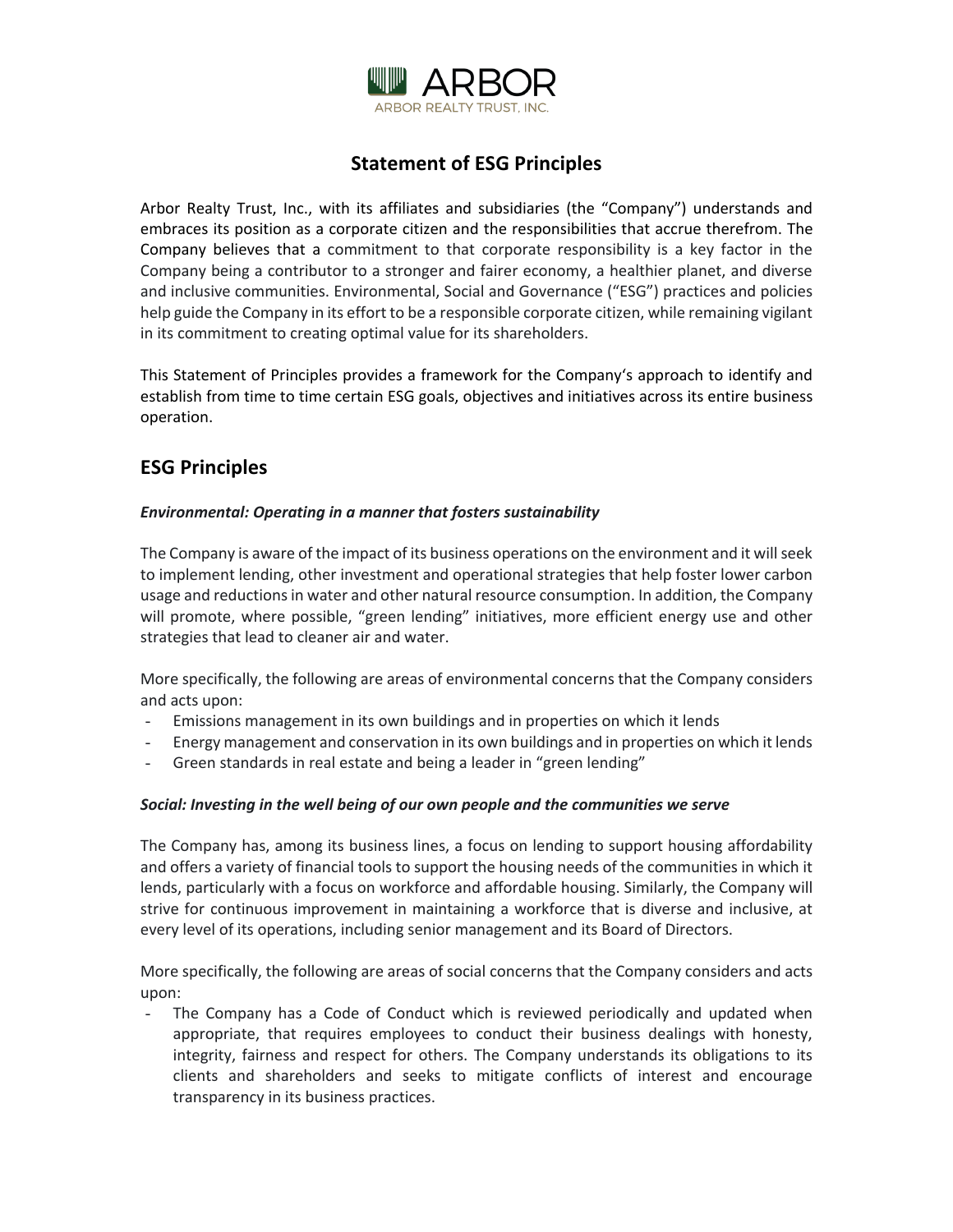- The Company, through its ESG Taskforce is creating a Diversity, Equity and Inclusion program and policy to strengthen its workplace and human resource practices in order to attract and retain diverse talent.
- The Company fosters community engagement by partnering with and encouraging employee participation with organizations that support the community through charitable and volunteer support, including those focused on job training and opportunity.

#### *Governance: A commitment to effective oversight and transparency*

The Company has in place a governance structure with respect to ESG that ensures that its ESG Principles are applied, where possible and appropriate, at every level of the Company's operations, both internally and externally.

More specifically, the following are areas of governance concerns that the Company considers and acts upon:

- An internal ESG Taskforce will monitor the Company's adherence to these ESG Principles and consider, and implement where appropriate, new programs and strategies that are consistent with the ESG Principles.
- The Corporate Governance Committee of the Company's Board or Directors oversees the ESG Taskforce, is regularly advised of its actions, and will report on the Company's progress in support of its ESG Principles to the full Board.
- The Company will maintain on its website an ESG Report which will allow the investing public and other stakeholders to monitor the Company's ESG performance.

## **ESG Responsibilities:**

The Company understands the importance of ESG principles in achieving long-term financial success, in uniting its lending functions with environmental and social goals, and in attracting, developing and retaining a talented, diverse and well-regarded workforce. To those ends, the Company encourages a broad understanding of, and accountability for, ESG Principles and actions across the entire organization. In those instances where the Company's ability to influence or control the consideration of ESG issues in connection with its business operations is limited, the Company will use reasonable commercial practices to apply its ESG Principles to the extent practicable.

- The Company's executive management team is responsible for promoting the Company's ESG Principles and for ensuring corporate strategies are developed and implemented in a manner consistent with the Company ESG goals, objectives and initiatives.
- The Company's lending function, and the management responsible for those functions will oversee the integration of ESG Principles into the Company's loan origination processes and will be responsible for ensuring responsible investment practices across all lending platforms and product offerings.
- The Company's dedicated ESG Taskforce will work cross-functionally with relevant internal and external stakeholders to ensure alignment with the Company's ESG Policy.
- The Corporate Governance Committee of the Company's Board of Directors, the Company's General Counsel and the Office of the Corporate Secretary provide oversight over ESG-related policy creation and relevant disclosures.